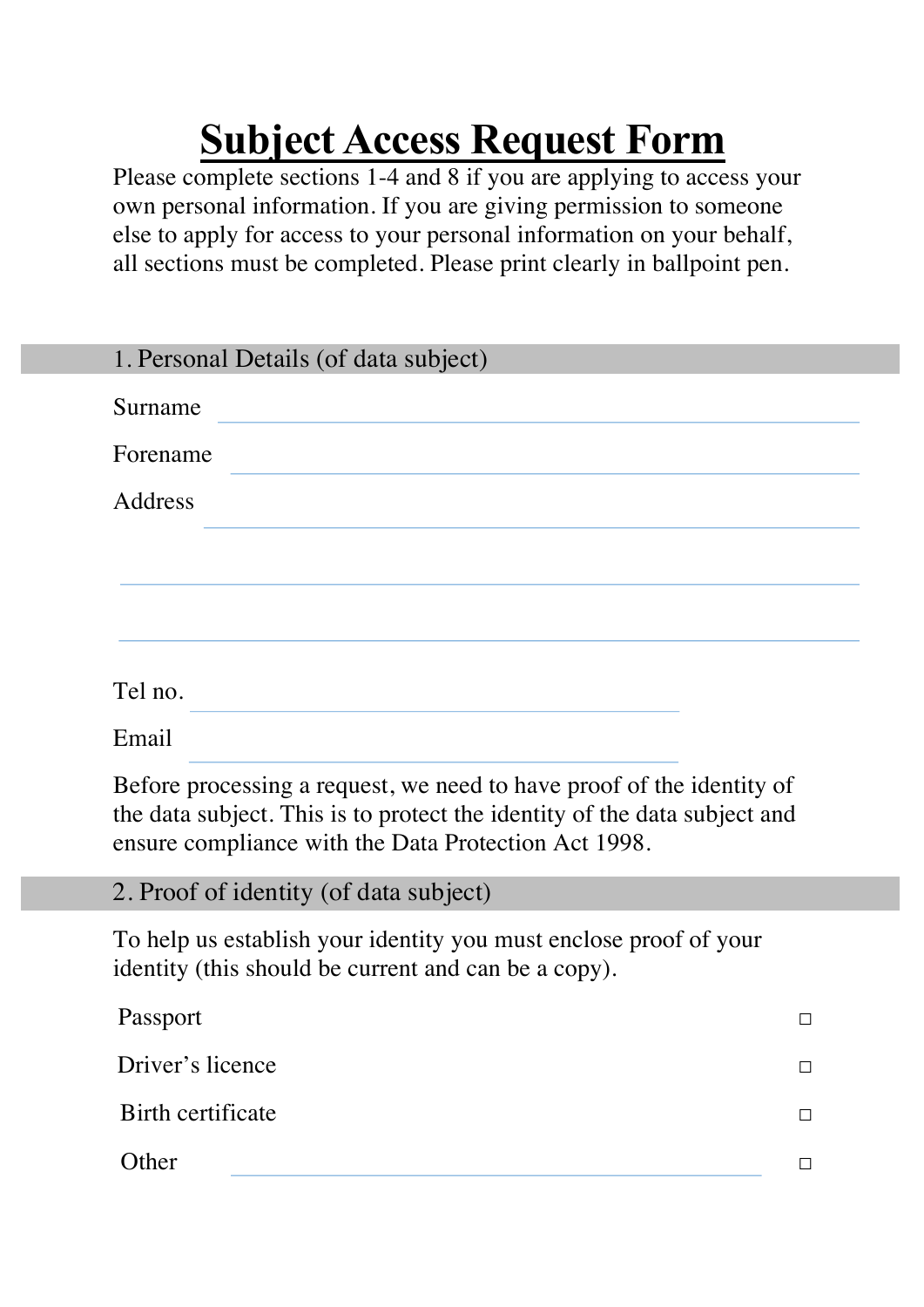3. Details of information required (please be as specific as possible)

| 4. Authorisation of data subject |      |
|----------------------------------|------|
| Signature                        | Date |

If the information is being requested on behalf of the data subject by a third party, we also need to establish proof of their identity.

| 5. Personal Details (of third party acting on behalf of the data<br>subject) |
|------------------------------------------------------------------------------|
| Surname                                                                      |
| Forename                                                                     |
| Address                                                                      |
|                                                                              |
|                                                                              |
|                                                                              |
| Tel no.                                                                      |
| Email                                                                        |